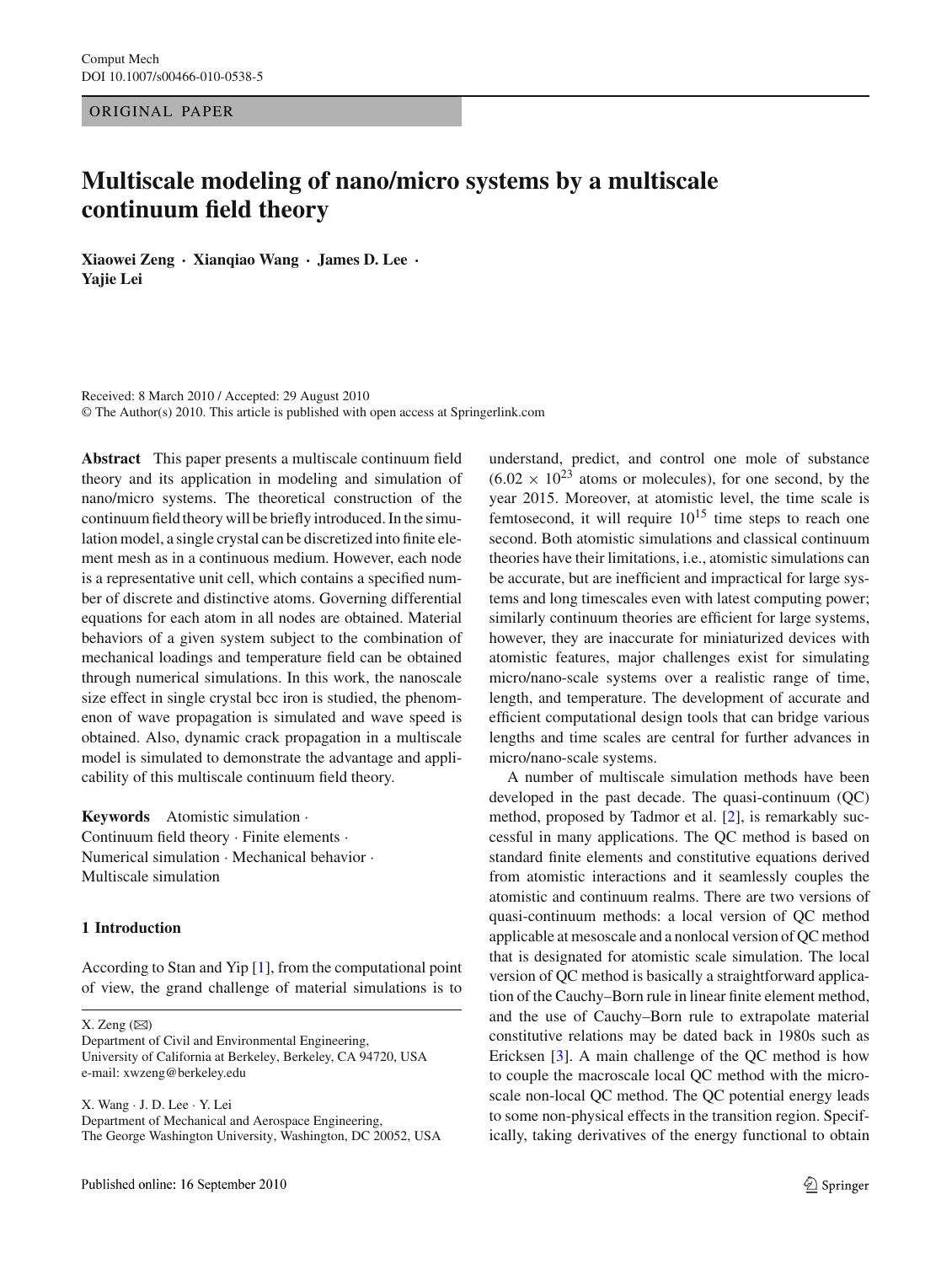forces on atoms and FE nodes leads to so-called ghost forces in the transition region. The origin of these ghost forces lies precisely in the assumption of locality in the continuum region and the local/non-local mismatch in the transition region.

By recognizing that FEM based continuum coarse grain models may have difficulties to achieve smooth transition from atomistic description to continuum description when temperature effects are important, Rudd and Broughton [\[4](#page-11-1),[5\]](#page-11-2) proposed a discrete coarse grain model—the so-called coarse-grained molecular dynamics (CGMD), in which the degrees of freedom reduction is developed as a more natural extension of the underlying discrete molecular dynamics. The CGMD approach is based on a statistical coarse-graining prescription. Their coarse-grain formulation employs a finite element representation, and the dimension reduction is done in the partition function by integrating out the excess atomic degrees of freedom. The CGMD approach produces equations of motion for the nodal fields are not derived from the continuum model but from the underlying atomistic model. The nodal fields represent the average properties of the corresponding atoms, and equations of motion are constructed to describe the mean behavior of underlying atoms that have been integrated out. One important underlying principle of CGMD is that it assumes that the system is under thermodynamic equilibrium, and the classical equilibrium ensemble condition is imposed to obey the constraint that the position and momenta of atoms are consistent with the mean displacement and momentum fields. Although both CDMD and QC are developed to couple FE and atomistic models, the QC method is mainly applicable to zero-temperature calculations, whereas the CGMD is designed for finite-temperature dynamics. The QC model has shown its success in many applications, but the CGMD approach has yet to show its wider applicability and versatility.

The first concurrent multiscale simulation method was probably the method of Macroscopic Atomistic Ab initio Dynamics (MAAD) proposed and developed by Abraham, Broughton, Bernstein, and Kaxiras [\[6](#page-11-3)[–8\]](#page-11-4), and they successfully used MAAD method to simulate crack propagation in Silicon. This multiscale methodology dynamically couples different length scales which ranges from the atomic scale region at the crack tip, treated with a quantum-mechanical tight-binding (TB) approximation method to model bond breaking; through the microscale region near the crack tip, treated via the classical molecular dynamics (MD) method; and finally to the mesoscale/macroscale region away from the crack tip, treated via the finite element (FE) method in the context of continuum elasticity. There are two more handshaking regions (FE/MD, MD/TB) exist in the interfaces. After the total Hamiltonian of the system being computed, equations of motion can be derived. A general problem associated with MAAD method is the spurious reflection of elas-

tic waves (phonons) at the domain boundaries because MD region will generate phonons which are not represented in the continuum region and hence might be reflected at the FE/MD interface.

Li and E [\[9\]](#page-11-5) proposed a multiscale methodology that can handle both dynamics and finite temperature effects, which is based on the framework of the heterogeneous multiscale method (HMM) developed by E and Engquist [\[10\]](#page-11-6). There are two major components in HMM: [\(2\)](#page-2-0) the selection of a macroscale or mean field variables and their governing equations, and [\(2\)](#page-2-1) the estimation or extrapolation of the values of the macroscale variables from homogenization or statistical averaging of microscale variables. In general the governing equations of the macroscale field variables should be chosen to maximize the efficiency in resolving the macroscale behavior of the system and minimize the complexity of coupling with the microscale model.

The bridging-scale method was proposed by Liu and coworkers  $[11-15]$  $[11-15]$ , in which FE approximation co-exists with atomistic description. By employing the harmonic approximation, Liu and his colleagues have derived a multiscale boundary condition analytically or semi-analytically so that they have exact matching impedance at the multiscale interface, which will eliminate the spurious phonon reflections. Moreover, the multiscale boundary conditions are derived based on Langevin equation, so they can also take into con-sideration of thermal fluctuations. Xiao and Belytschko [\[16\]](#page-11-9) have developed a bridging domain approach in which the compatibility between FE and MD are enforced based on constraints. In BSM method, the macroscale boundary condition at the fine/coarse grain interface is matched with that of the atomistic region through the lattice impedance techniques. The BSM method is exact when MD region is using linear atomic potentials and the constitutive relations in the macroscale are also linear. The multiscale boundary conditions can be employed within concurrent coupling methods to represent atomistic behavior in the continuum domain. This strategy can produce a smooth FE/MD coupling, without involving an artificial handshaking region at the atomistic/ continuum interface and a dense FE mesh scaled down the chemical bond lengths. Further development in the field of molecules dynamics and multiscale continuum theory can be found in references [\[17](#page-11-10)[–20\]](#page-11-11).

A main difficulty in the concurrent multiscale simulation is the spurious reflection of elastic waves due to the change of physical modeling as well as spatial resolution. To and Li [\[21\]](#page-11-12) and Li et al. [\[22\]](#page-11-13) have proposed a so-called perfectly-matched multiscale simulation(PMMS) to match the fine scale computation with the coarse scale computation. This is achieved by creating a MD-PML(perfectly-matched layer) region that can absorb any waves leaving the pure MD region so they will not introduce any artificial reflections. Li and his co-workers have applied the proposed PMMS method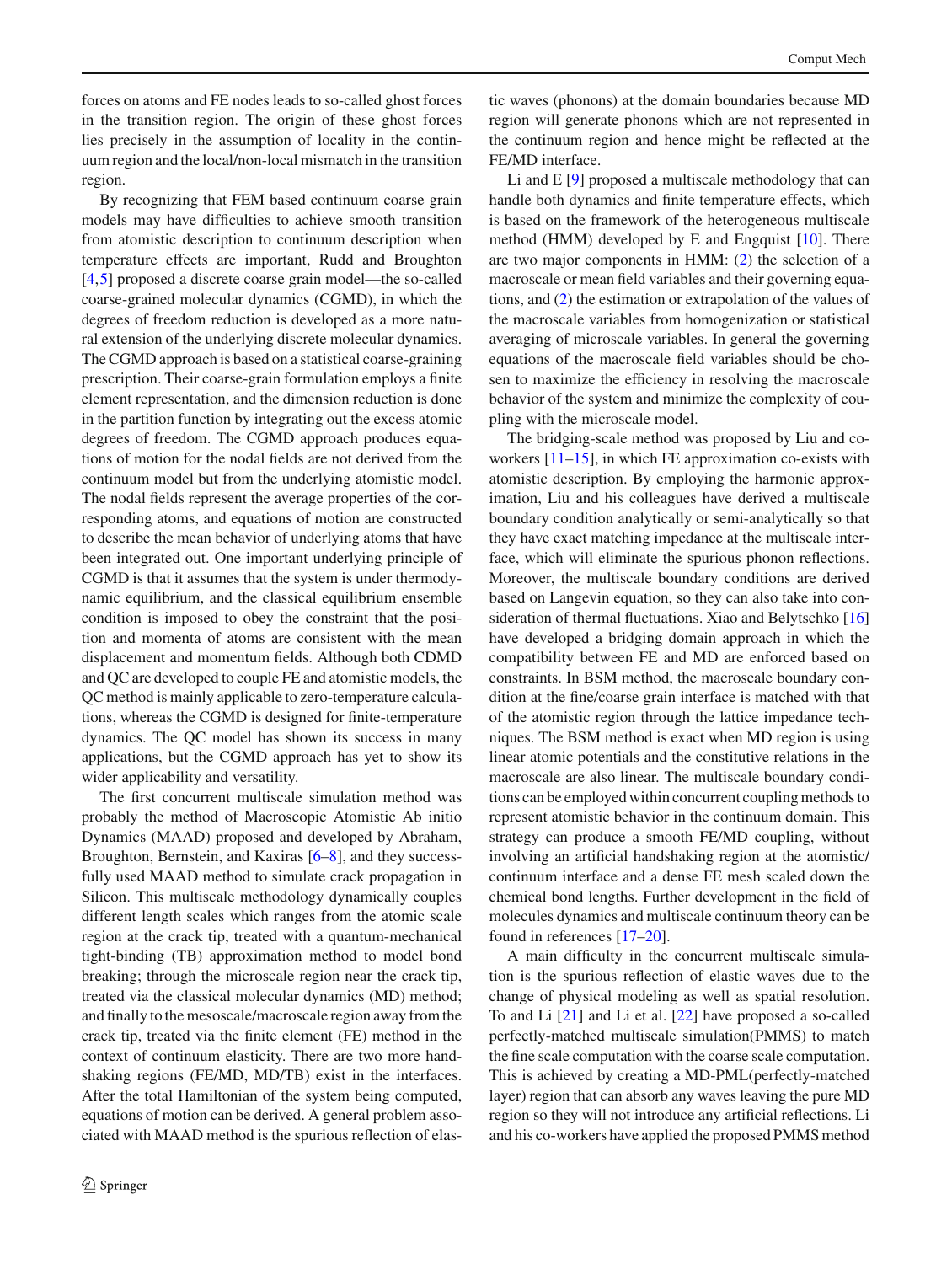

<span id="page-2-3"></span>**Fig. 1** Atomistic view of crystal structure

to simulate a screw dislocation passing through regions with different scales

A multiscale continuum field theory has been developed and documented over a series of publications for concurrent atomistic-continuum modeling of material systems [\[23](#page-11-14)[–31](#page-11-15)]. In the theory, atomistic definitions and continuous local density functions of fundamental physical quantities are derived. By decomposing atomic motion/deformation into homogeneous lattice motion/deformation and inhomogeneous internal atomic motion/deformation, and also by decomposing momentum flux and heat flux into homogeneous and inhomogeneous parts, field description of conservation laws at atomic scale has been formulated. Since the conservation equations obtained by Chen et al. [\[23,](#page-11-14)[25\]](#page-11-16) are valid at atomic scale, the field theory can reproduce time-interval averaged atomic trajectories and can be used to investigate phenomena and properties that originated at atomic scale. On the other hand, it is a continuum field theory in terms of time-interval averaged quantities; it can be applied to simulate phenomena at larger length and time scales.

The paper is organized in six sections: in Sect. [2](#page-2-2) we shall introduce the multiscale continuum field theory; Sect. [3](#page-4-0) is focused on the FEM implementation of the multiscale field theory, in Sect. [4](#page-7-0) we shall discuss the simulation methodology; and in Sect. [5,](#page-8-0) a few numerical simulations are presented, and finally we shall conclude the current study in Sect. [6.](#page-9-0)

## <span id="page-2-2"></span>**2 A multiscale continuum field theory**

Crystalline solids are distinguished from other states of matter by a periodic arrangement of the atoms; such a structure is called a crystal lattice. The atomic view of a crystal is as a periodic arrangement of local atomic bonding units. Each lattice point defines the location of the center of a unit. The space lattice is macroscopically homogeneous. Embedded in each lattice point is a group of bonded atoms, the smallest structural unit of the crystal, cf. Fig[.1.](#page-2-3) The structure of the unit together with the network of lattice points determines the crystal structure and hence the physical properties of the material.

Macroscopic quantities are generally described by continuous (or piecewise-continuous) functions of physical space coordinates **x** and time *t*. They are fields in physical space-

time. Microscopic dynamic quantities, on the other hand, are functions of phase-space coordinates  $(r, p)$ , i.e., the positions and momenta of atoms. For multi-element systems, there is more than one atom in a unit cell. Thus, one has

<span id="page-2-0"></span>
$$
\mathbf{r} = \left\{ \mathbf{R}^{k\alpha} = \mathbf{R}^k + \Delta \mathbf{r}^{k\alpha} \mid k = 1, 2, 3, \dots n, \right. \newline \alpha = 1, 2, 3, \dots v \right\} \tag{1}
$$
\n
$$
\mathbf{p} = \left\{ m^\alpha \mathbf{V}^{k\alpha} = m^\alpha \mathbf{V}^k + m^\alpha \Delta \mathbf{v}^{k\alpha} \mid k = 1, 2, 3 \dots n, \right. \newline \alpha = 1, 2, 3, \dots v \right\},
$$

where the superscript *k*α refers to the αth atom in the *k*th unit cell; *n* is the total number of unit cells in the system and  $v$  is the number of atoms in a unit cell;  $m^{\alpha}$  is the mass of the  $\alpha$ <sup>th</sup> atom;  $\mathbf{R}^{k\alpha}$  and  $V^{k\alpha}$  are the position and velocity vector of the  $k\alpha$  atom, respectively;  $\mathbf{R}^k$  and  $V^k$  are the position and velocity of the mass center of the *k*th unit cell, respectively;  $\Delta r^{k\alpha}$ and  $\Delta v^{k\alpha}$  are the atomic position and velocity of the  $\alpha$ th atom relative to the mass center of the *k*th unit cell, respectively. The local density of any measurable phase-space function  $a(r, p)$  can generally be defined as

<span id="page-2-1"></span>
$$
A(x, y^{\alpha}, t) = \sum_{k=1}^{n} \sum_{\beta=1}^{v} a \{r(t), p(t)\}
$$

$$
\times \delta(\mathbf{R}^{k} - x)\tilde{\delta}(\Delta r^{k\beta} - y^{\alpha}) \equiv A^{\alpha}(x, t). \quad (2)
$$

The first delta function in Eq. [\(2\)](#page-2-1) is a localization function that provides the link between phase space and physical space descriptions. It can be a Dirac δ-function by Irvine and Kirkwood [\[32](#page-11-17)], or a distribution function by Hardy [\[33\]](#page-11-18), such as

<span id="page-2-4"></span>
$$
\delta(\mathbf{R}^k - \mathbf{x}) = \pi^{-3/2} l^{-3} e^{-|\mathbf{R}^k - \mathbf{x}|/l^2}.
$$
 (3)

The field descriptions of the conservation equations and the constitutive relations (the interrelations between field quantities) are found to be independent of the choices of the localization function [\[23](#page-11-14)[,25](#page-11-16)[,33](#page-11-18)]. The second delta function in Eq. [\(2\)](#page-2-1) is a Kronecker delta, which identifies  $y^{\alpha}$  to  $\Delta r^{k\alpha}$ . It can be easily proven that the following normalization condition holds

$$
\int \delta(\mathbf{R}^{k} - \mathbf{x}) \tilde{\delta}(\Delta \mathbf{r}^{k\alpha} - \mathbf{y}^{\alpha}) d^{3} \mathbf{x} = 1
$$
  
(k = 1, 2, 3, ..., n) (\alpha = 1, 2, ..., v). (4)

Also, it is obvious that the distribution function, Eq. [\(3\)](#page-2-4), satisfies the following identity as the Dirac  $\delta$ -function does

<span id="page-2-5"></span>
$$
\frac{\partial \delta(\boldsymbol{R}^k - \boldsymbol{x})}{\partial \boldsymbol{R}^k} = -\frac{\partial \delta(\boldsymbol{R}^k - \boldsymbol{x})}{\partial \boldsymbol{x}}.
$$
 (5)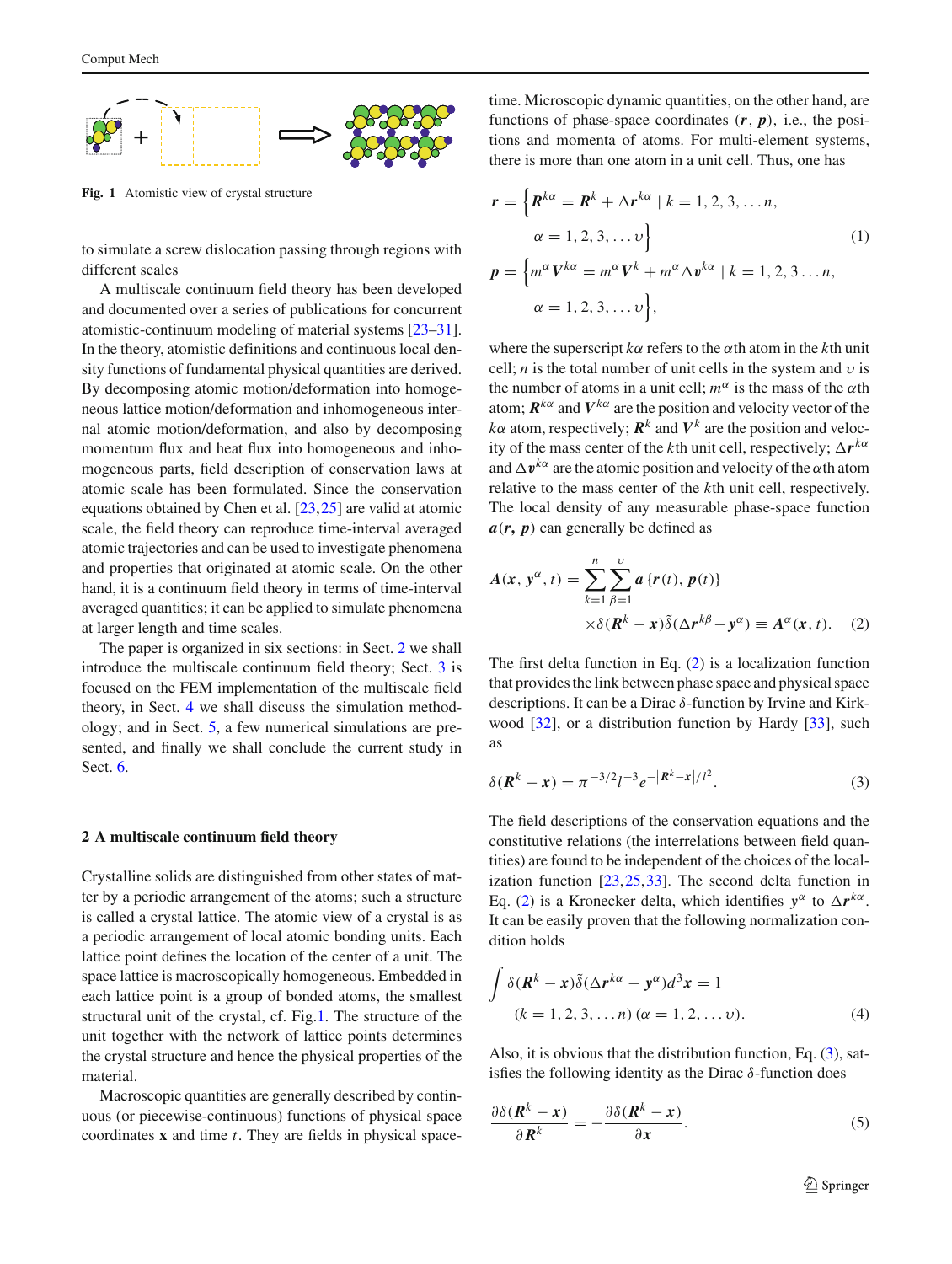Physical properties, such as thermodynamic properties and transport properties, refer only to average behavior. In the past, this was achieved through the theory of statistical mechanics. Averages were constructed by including many similar systems with different initial conditions. By this procedure, starting the system in any initial configuration would yield the same average quantities: this explains the reproducibility of experiments. Therefore, in statistical mechanics, a macroscopic field quantity is defined as the ensemble average of an instantaneous dynamical function. Most current MD applications involve systems which are either in equilibrium or in some time-independent stationary state; where individual results are subjected to fluctuation; it is the well-defined averages over sufficiently long time intervals that are of interest. To smooth out the results and to obtain results close to experiments, measurements of physical quantities are necessary to be collected and averaged over finite time duration. Therefore, in deriving the field description of atomic quantities and balance equations, it is the time-interval averaged quantities that are involved. The time-interval averaged (at time *t* in the interval  $[t, t + \Delta t]$  local density function is defined as

$$
\bar{A}^{\alpha}(\mathbf{x},t) = \langle A^{\alpha}(\mathbf{x},t) \rangle \equiv \frac{1}{\Delta t} \int_{0}^{\Delta t} A^{\alpha}(\mathbf{x},t+\tau) d\tau
$$

$$
= \frac{1}{\Delta t} \int_{0}^{\Delta t} \sum_{k=1}^{n} a\{r(t+\tau), p(t+\tau)\}
$$

$$
\times \delta(\mathbf{R}^{k}-\mathbf{x}) \tilde{\delta}(\Delta \mathbf{r}^{k\alpha}-\mathbf{y}^{\alpha}) d\tau.
$$
(6)

With the help of Eq. [\(5\)](#page-2-5), the time evolution of the local density function can be obtained as

$$
\frac{\partial A^{\alpha}}{\partial t}\Big|_{x,y^{\alpha}}\n= \sum_{k=1}^{n} \frac{da}{dt} \delta(\mathbf{R}^{k} - x) \tilde{\delta}(\Delta \mathbf{r}^{k\alpha} - y^{\alpha})\n- \nabla_{x} \cdot \left[ \sum_{k=1}^{n} V^{k} \otimes a \delta(\mathbf{R}^{k} - x) \tilde{\delta}(\Delta \mathbf{r}^{k\alpha} - y^{\alpha}) \right]\n- \nabla_{y^{\alpha}} \cdot \left[ \sum_{k=1}^{n} \Delta v^{k\alpha} \otimes a \delta(\mathbf{R}^{k} - x) \tilde{\delta}(\Delta \mathbf{r}^{k\alpha} - y^{\alpha}) \right].
$$
\n(7)

When  $A^{\alpha}$  is a conserved property, it results in a local conservation law that governs the time evolution of  $A^{\alpha}$ . The mathematical representation of conservation equations for mass, linear momentum and energy at atomic scale has been analytically obtained in terms of averaged field quantities [\[23](#page-11-14),[25,](#page-11-16)[30\]](#page-11-19), which are

<span id="page-3-0"></span>
$$
\frac{d\bar{\rho}^{\alpha}}{dt} + \bar{\rho}^{\alpha} \nabla_{\mathbf{x}} \cdot \bar{\mathbf{v}} + \bar{\rho}^{\alpha} \nabla_{\mathbf{y}^{\alpha}} \cdot \Delta \bar{\mathbf{v}}^{\alpha} = 0 \tag{8}
$$

$$
\bar{\rho}^{\alpha} \frac{d}{dt} (\bar{\mathbf{v}} + \Delta \bar{\mathbf{v}}^{\alpha}) = \nabla_{\mathbf{x}} \cdot \bar{t}^{\alpha} + \nabla_{\mathbf{y}^{\alpha}} \cdot \bar{\mathbf{v}}^{\alpha} + \bar{\boldsymbol{\varphi}}^{\alpha}
$$
(9)

$$
\bar{\rho}^{\alpha} \frac{d\bar{e}^{\alpha}}{dt} + \nabla_{\mathbf{x}} \cdot (-\bar{\boldsymbol{q}}^{\alpha}) + \nabla_{\mathbf{y}^{\alpha}} \cdot (-\bar{\boldsymbol{j}}^{\alpha}) \n= \bar{\boldsymbol{t}}^{\alpha} : \nabla_{\mathbf{x}} (\bar{\mathbf{v}} + \Delta \bar{\mathbf{v}}^{\alpha}) + \bar{\boldsymbol{\tau}}^{\alpha} : \nabla_{\mathbf{y}^{\alpha}} (\bar{\mathbf{v}} + \Delta \bar{\mathbf{v}}^{\alpha}) + \bar{h}^{\alpha}
$$
\n(10)

where the time-interval averaged mass density  $\bar{\rho}^{\alpha}$ , linear momentum  $\bar{\rho}^{\alpha}(\bar{v} + \Delta \bar{v}^{\alpha})$ , homogeneous atomic stresses  $\bar{t}^{\alpha}_{(kin)} + \bar{t}^{\alpha}_{(pot)}$  and inhomogeneous atomic stresses  $\bar{\tau}^{\alpha}_{(kin)}$  +  $\vec{\tau}_{(pot)}^{\alpha}$ , body force density  $\vec{\varphi}^{\alpha}$ , internal energy density  $\vec{\rho}^{\alpha} \vec{e}^{\alpha}$ , the homogeneous part  $\bar{q}^{\alpha}$  and inhomogeneous part  $\bar{j}^{\alpha}$  of heat flux, and heat source  $h^{\alpha}$  are defined as

$$
\bar{\rho}^{\alpha}(\mathbf{x},t) \equiv \left\langle \sum_{k=1}^{n} m^{\alpha} \delta(\mathbf{R}^{k} - \mathbf{x}) \tilde{\delta}(\Delta \mathbf{r}^{k\alpha} - \mathbf{y}^{\alpha}) \right\rangle, \tag{11}
$$

$$
\bar{\rho}^{\alpha}(\bar{\mathbf{v}} + \Delta \bar{\mathbf{v}}^{\alpha}) \equiv \left\langle \sum_{k=1}^{n} m^{\alpha} (V^{k} + \Delta \mathbf{v}^{k\alpha}) \delta(\mathbf{R}^{k} - \mathbf{x}) \times \tilde{\delta}(\Delta \mathbf{r}^{k\alpha} - \mathbf{y}^{\alpha}) \right\rangle, \tag{12}
$$

$$
\bar{t}_{(kin)}^{\alpha} \equiv -\left\langle \sum_{k=1}^{n} m^{\alpha} \tilde{V}^{k} \otimes \tilde{V}^{k\alpha} \delta(\mathbf{R}^{k} - \mathbf{x}) \times \tilde{\delta}(\Delta \mathbf{r}^{k\alpha} - \mathbf{y}^{\alpha}) \right\rangle, \qquad (13)
$$

$$
\bar{\tau}^{\alpha}_{(kin)} \equiv -\left\langle \sum_{k=1}^{n} m^{\alpha} \Delta \tilde{v}^{k\alpha} \otimes \tilde{V}^{k\alpha} \delta(\mathbf{R}^{k} - \mathbf{x}) \right\rangle
$$

$$
\times \tilde{\delta}(\Delta \mathbf{r}^{k\alpha} - \mathbf{y}^{\alpha}) \Bigg\rangle, \tag{14}
$$

$$
\bar{t}_{\text{(pot)}}^{\alpha} \equiv -\frac{1}{2} \left\langle \sum_{k,l=1}^{n} \sum_{\xi,\eta=1}^{v} (\boldsymbol{R}^{k} - \boldsymbol{R}^{l}) \right\rangle
$$
\n
$$
\otimes \boldsymbol{F}^{k\xi} B(k, \xi, l, \eta, \boldsymbol{x}, \boldsymbol{y}^{\alpha}) \right\rangle, \tag{15}
$$

$$
\bar{\tau}_{(\text{pot})}^{\alpha} \equiv -\frac{1}{2} \left\langle \sum_{k,l=1}^{n} \sum_{\xi,\eta=1}^{v} (\Delta r^{k\xi} - \Delta r^{l\eta}) \right\rangle
$$
\n
$$
\otimes F^{k\xi} B(k,\xi,l,\eta,x,y^{\alpha}) \right\rangle, \tag{16}
$$

$$
\bar{\varphi}^{\alpha} \equiv \left\langle \sum_{k=1}^{n} \varphi^{k\alpha} \delta(\mathbf{R}^{k} - \mathbf{x}) \times \tilde{\delta}(\Delta \mathbf{r}^{k\alpha} - \mathbf{y}^{\alpha}) \right\rangle, \tag{17}
$$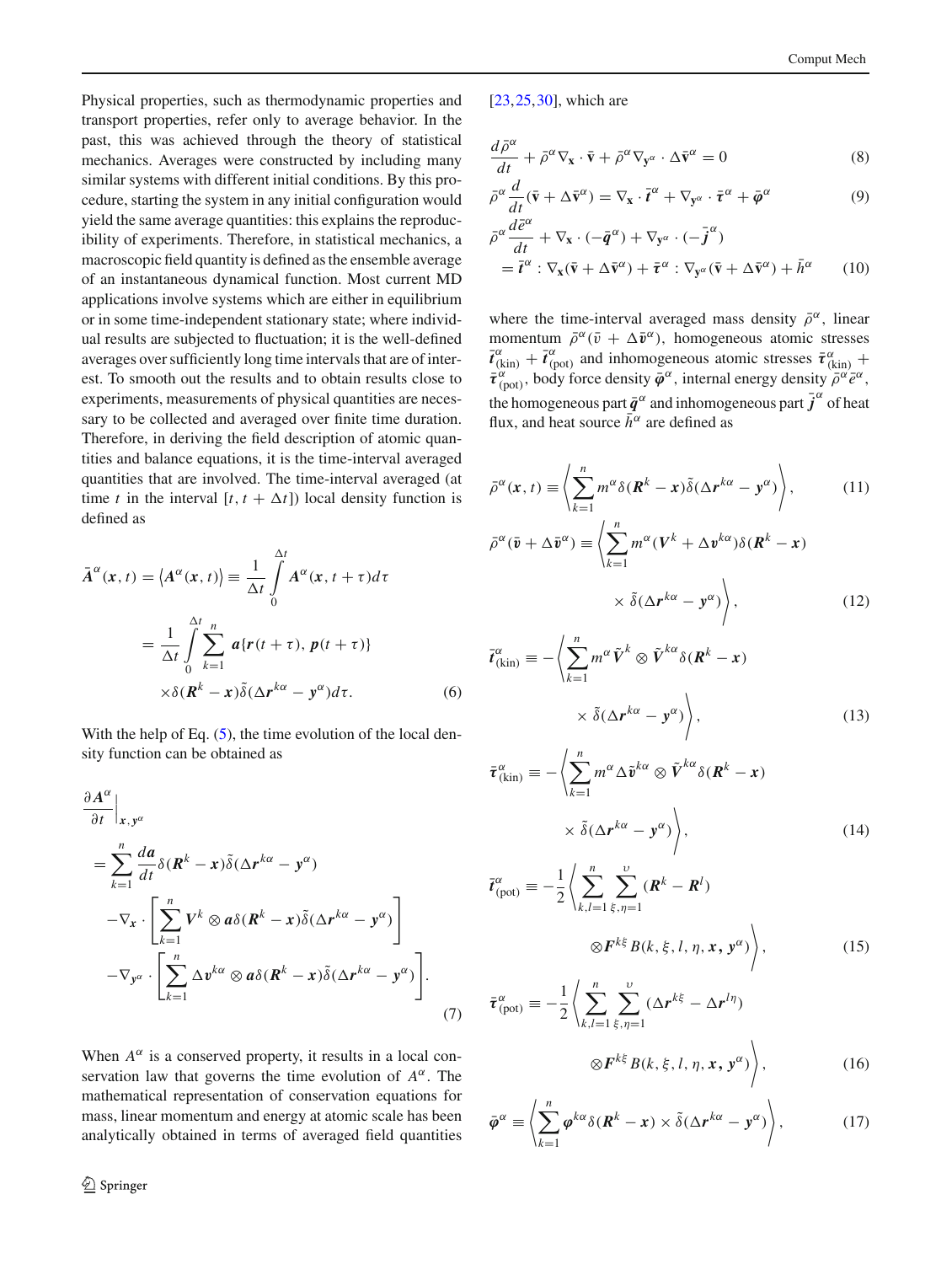$$
\bar{\rho}^{\alpha} \bar{e}^{\alpha} \equiv \left\langle \sum_{k=1}^{N_l} \sum_{\xi=1}^{N_a} \left[ \frac{1}{2} m^{\xi} (\tilde{V}^{k\xi})^2 + U^{k\xi} \right] \delta(\mathbf{R}^k - \mathbf{x}) \times \tilde{\delta}(\Delta \mathbf{r}^{k\xi} - \mathbf{y}^{\alpha}) \right\rangle, \tag{18}
$$

$$
\bar{q}_{\text{kin}}^{\alpha} = -\left\langle \sum_{k=1}^{N_l} \sum_{\xi=1}^{N_a} \tilde{V}^k \left( \frac{1}{2} m^{\xi} (\tilde{V}^{k\xi})^2 + U^{k\xi} \right) \times \delta(\mathbf{R}^k - \mathbf{x}) \tilde{\delta}(\Delta \mathbf{r}^{k\xi} - \mathbf{y}^{\alpha}) \right\rangle, \tag{19}
$$

$$
\bar{q}_{\text{pot}}^{\alpha} \equiv -\left\langle \frac{1}{2} \sum_{k,l=1}^{N_l} \sum_{\xi,\eta=1}^{N_a} (\boldsymbol{R}^k - \boldsymbol{R}^l) \tilde{\boldsymbol{V}}^{k\xi} \right\rangle
$$
\n
$$
\cdot \boldsymbol{F}^{k\xi} B(k, \xi, l, \eta, \boldsymbol{x}, \mathbf{y}^{\alpha}) \right\rangle, \tag{20}
$$

$$
\bar{\boldsymbol{j}}_{\text{kin}}^{\alpha} \equiv -\left\langle \sum_{k=1}^{N_l} \sum_{\xi=1}^{N_a} \Delta \tilde{\mathbf{v}}^{k\xi} \left( \frac{1}{2} m^{\xi} (\tilde{\boldsymbol{V}}^{k\xi})^2 + U^{k\xi} \right) \times \delta(\boldsymbol{R}^k - \mathbf{x}) \tilde{\delta} (\Delta \boldsymbol{r}^{k\xi} - \mathbf{y}^{\alpha}) \right\rangle, \tag{21}
$$

$$
\bar{j}_{\text{pot}}^{\alpha} \equiv -\left\langle \frac{1}{2} \sum_{k,l=1}^{N_l} \sum_{\xi,\eta=1}^{N_a} (\Delta \boldsymbol{r}^{k\xi} - \Delta \boldsymbol{r}^{l\eta}) \tilde{\boldsymbol{V}}^{k\xi} \right\rangle \cdot \boldsymbol{F}^{k\xi} B(k, \xi, l, \eta, x, y^{\alpha}) \right\rangle, \tag{22}
$$

$$
\bar{h}^{\alpha} \equiv \left\langle \sum_{k=1}^{N_l} \sum_{\xi=1}^{N_a} \tilde{V}^{k\xi} \cdot \varphi^{k\xi} \delta(\mathbf{R}^k - \mathbf{x}) \times \tilde{\delta}(\Delta \mathbf{r}^{k\xi} - \mathbf{y}^{\alpha}) \right\rangle, \tag{23}
$$

where  $F^{k\xi}$  is the interatomic force acting on the  $k\xi$  atom;  $\varphi^{k\alpha}$  is the body force acting the *k* $\alpha$  atom;  $U^{k\xi}$  is the potential energy of the *k*ξ atom;

$$
\tilde{V}^{k\alpha} \equiv V^{k\alpha} - \bar{v} - \Delta \bar{v}^{\alpha}, \quad \tilde{V}^{k} \equiv V^{k} - \bar{v},
$$
\n
$$
\Delta \tilde{v}^{k\alpha} \equiv \Delta v^{k\alpha} - \Delta \bar{v}^{\alpha}, \qquad (24)
$$
\n
$$
B(k, \xi, l, \eta, x, y^{\alpha}) \equiv \int_{0}^{1} d\lambda \delta \left( R^{k} \lambda + R^{l} (1 - \lambda) - x \right)
$$
\n
$$
\times \tilde{\delta} \left( \Delta r^{k\xi} \lambda + \Delta r^{l\eta} (1 - \lambda) - y^{\alpha} \right).
$$
\n(25)

where  $\bar{v}$  is the time interval averaged velocity of the centroid of a unit cell and  $\Delta \bar{v}^{\alpha}$  is the time interval averaged velocity of the  $\alpha$ th atom relative to the centroid of the unit cell.

It is worthwhile to note that, with the atomistic definitions of interatomic force and the potential parts of the atomic stresses, one has

$$
\nabla_{\mathbf{x}} \cdot \overline{\mathbf{t}}_{(\text{pot})}^{\alpha} + \nabla_{\mathbf{y}^{\alpha}} \cdot \overline{\mathbf{t}}_{(\text{pot})}^{\alpha} = \overline{\mathbf{f}}^{\alpha}, \tag{26}
$$

where  $\bar{f}^{\alpha}$  is the interatomic force density acting on the  $\alpha$ <sup>th</sup> atom in the unit cell located at *x*.

#### <span id="page-4-0"></span>**3 Finite element formulation**

In the finite element formulation, we work with time-interval averaged quantities. From now on, for simplicity, we adopt the following abbreviations:

$$
\ddot{u}^{\alpha} \equiv \frac{d(\bar{v} + \Delta \bar{v}^{\alpha})}{dt}, \quad \bar{t}^{\alpha}_{(kin)} \equiv t^{\alpha}, \quad \bar{\tau}^{\alpha}_{(kin)} \equiv \tau^{\alpha},
$$
\n
$$
\bar{f}^{\alpha} \equiv f^{\alpha}/V, \quad \bar{\varphi}^{\alpha} \equiv \varphi^{\alpha}/V,
$$
\n(27)

where  $u^{\alpha}$  is the displacement vector of the  $\alpha$ th atom; *V* is the volume of unit cell. The governing equation, Eq. [\(9\)](#page-3-0), can now be rewritten as

<span id="page-4-1"></span>
$$
m^{\alpha} \ddot{u}^{\alpha} = \left\{ \nabla_x \cdot t^{\alpha} + \nabla_{y^{\alpha}} \cdot \tau^{\alpha} \right\} V + f^{\alpha} + \varphi^{\alpha}.
$$
 (28)

For single-element atomic system, Cheung and Yip [\[34](#page-11-20)] and Haile  $[35]$  gave the definitions for kinetic stresses  $t_{ij}$  and temperature *T*. In consistent with their definitions, for multielement atomic system, we have

$$
t_{ij}^{\alpha} = -\langle m^{\alpha} \tilde{v}_i (\tilde{v}_j + \Delta \tilde{v}_j^{\alpha}) \rangle / V, \qquad (29)
$$

$$
\tau_{ij}^{\alpha} = -\langle m^{\alpha} \Delta \tilde{v}_i^{\alpha} (\tilde{v}_j + \Delta \tilde{v}_j^{\alpha}) \rangle / V, \qquad (30)
$$

$$
3k_B T^{\alpha} = \langle m^{\alpha} (\tilde{v}_i + \Delta \tilde{v}_i^{\alpha}) (\tilde{v}_i + \Delta \tilde{v}_i^{\alpha}) \rangle.
$$
 (31)

At high temperature and within harmonic approximation, all modes have the same energy [\[43\]](#page-11-22). Following this thinking, we take the assumption, made by Xiong et al. [\[27\]](#page-11-23), which relates the energies of acoustic modes and optic modes and we further assume that the temperature within a unit cell is uniform. This implies  $T^{\alpha} = T(x, t)$  and  $\nabla_{y^{\alpha}} \cdot \tau^{\alpha} = 0$ . Now the governing equation, Eq.  $(28)$ , can be rewritten as

$$
m^{\alpha} \ddot{\mathbf{u}}^{\alpha} = V \nabla \cdot t^{\alpha} + f^{\alpha} + \boldsymbol{\varphi}^{\alpha}, \qquad (32)
$$

with  $t_{ij}^{\alpha} = -\gamma^{\alpha} k_B T \delta_{ij} / V$ ,  $\tau_{ij}^{\alpha} = -(1 - \gamma^{\alpha}) k_B T \delta_{ij} / V$  and  $\gamma^{\alpha} \equiv m^{\alpha}/\sum_{\alpha=1}^{v} m^{\alpha}$ . In this work, we are only concerned with 'one-way coupling' with temperature and electromagnetic fields, i.e., the temperature and electromagnetic fields are given as functions of space and time. Then the relevant governing equations are just the balance law for linear momentum:

<span id="page-4-2"></span>
$$
m^{\alpha} \ddot{\mathbf{u}}^{\alpha} = -\gamma^{\alpha} k_B \nabla T + f^{\alpha} + \boldsymbol{\varphi}^{\alpha}.
$$
 (33)

In case of temperature being constant, including  $T = 0$ , we can drop the first term in the right hand side of Eq. [\(33\)](#page-4-2), and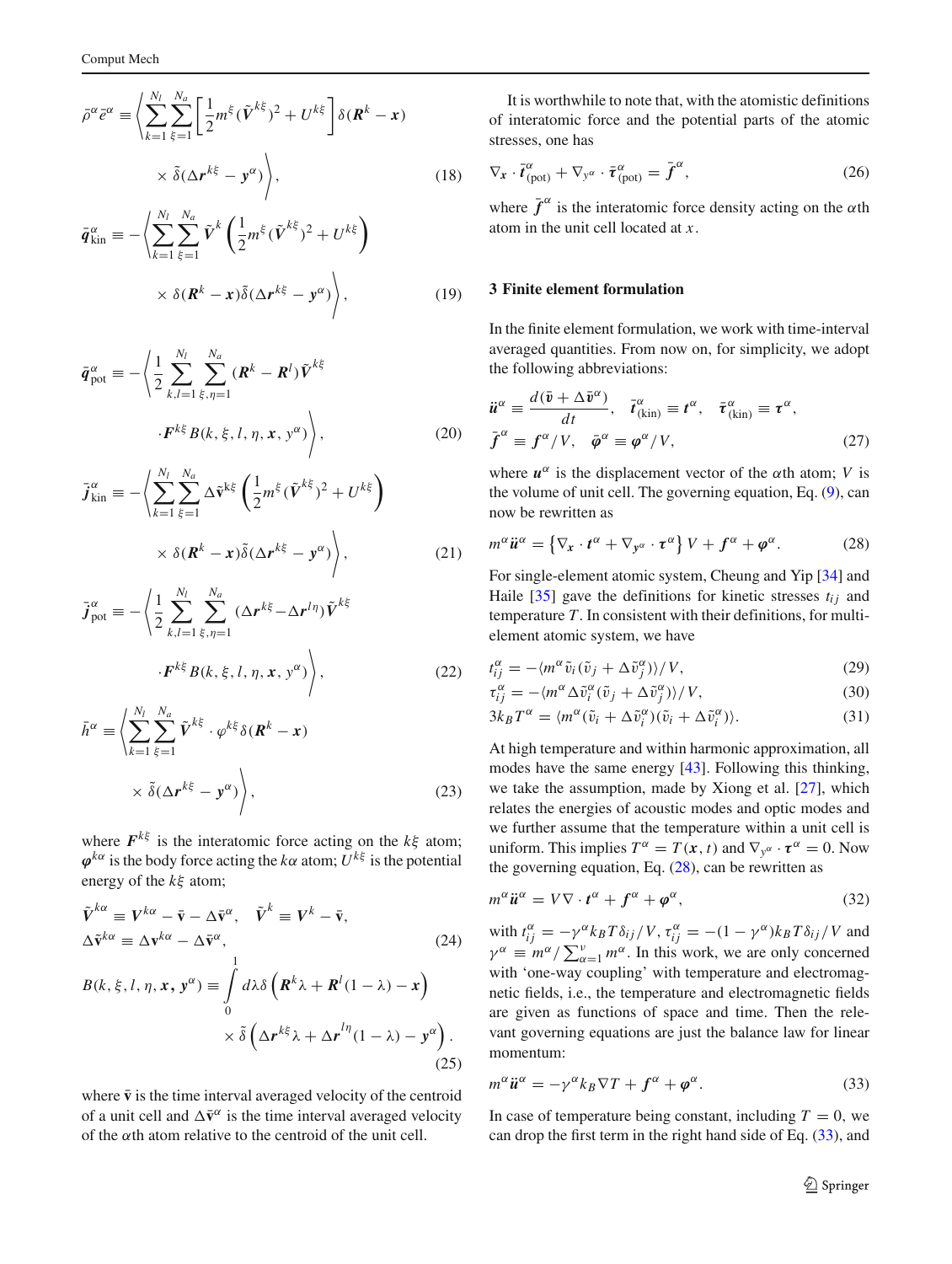the governing equation for any αth atom in the *k*th unit cell can be rewritten as

<span id="page-5-0"></span>
$$
m^{\alpha}\ddot{\boldsymbol{u}}(k,\alpha) = \boldsymbol{f}(k,\alpha) + \boldsymbol{\varphi}(k,\alpha),\tag{34}
$$

where  $f(k, \alpha)$  is all the interatomic force acting on the  $\alpha$ th atom in the *k*th unit cell;  $\varphi(k, \alpha)$  is all the body force due to external field acting on the αth atom in the *k*th unit cell. The effect of non zero temperature should be reflected in the boundary conditions. However, in this work we consider zero-temperature. Therefore, for a system with pair potential, one may rewrite Eq. [\(34\)](#page-5-0) as

<span id="page-5-1"></span>
$$
m^{\alpha}\ddot{\boldsymbol{u}}(k,\alpha) = \sum_{l=1}^{n} \sum_{\beta=1}^{v} f(k,\alpha;l,\beta) + \varphi(k,\alpha),
$$
 (35)

where  $f(k, \alpha; l, \beta)$  is the interatomic force acting on the  $\alpha$ th atom of the *k*th unit cell due to the interaction with the βth atom of the *l*th unit cell, with the understanding  $(k, \alpha) \neq$  $(l, \beta)$ . The inner product of Eq. [\(35\)](#page-5-1) with virtual displacement  $\delta u(k, \alpha)$  leads to

$$
m^{\alpha} \ddot{\boldsymbol{u}}(k, \alpha) \cdot \delta \boldsymbol{u}(k, \alpha)
$$
  
= 
$$
\sum_{l=1}^{n} \sum_{\beta=1}^{v} f(k, \alpha; l, \beta) \cdot \delta \boldsymbol{u}(k, \alpha) + \varphi(k, \alpha) \cdot \delta \boldsymbol{u}(k, \alpha).
$$
 (36)

Sum over all  $\alpha$  and  $k$ , we obtain the following variational equation, the so-called weak form, as

<span id="page-5-2"></span>
$$
\sum_{k=1}^{n} \sum_{\alpha=1}^{v} m^{\alpha} \ddot{u}(k, \alpha) \cdot \delta u(k, \alpha)
$$
  
= 
$$
\sum_{k=1}^{n} \sum_{\alpha=1}^{v} \left\{ \sum_{l=1}^{n} \sum_{\beta=1}^{v} f(k, \alpha; l, \beta) + \varphi(k, \alpha) \right\} \cdot \delta u(k, \alpha).
$$
 (37)

Notice that Eq. [\(37\)](#page-5-2) can also be expressed as

<span id="page-5-3"></span>
$$
\sum_{k=1}^{n} \sum_{\alpha=1}^{v} m^{\alpha} \ddot{u}(k, \alpha) \cdot \delta u(k, \alpha)
$$
  
= 
$$
\sum_{k=1}^{n} \sum_{\alpha=1}^{v} \sum_{l=1}^{n} \sum_{\beta=1}^{v} f(l, \beta; k, \alpha) \cdot \delta u(l, \beta)
$$
  
+ 
$$
\sum_{k=1}^{n} \sum_{\alpha=1}^{v} \varphi(k, \alpha) \cdot \delta u(k, \alpha).
$$
 (38)

It is noticed that

$$
f(k, \alpha; l, \beta) = -f(l, \beta; k, \alpha),\tag{39}
$$

Therefore Eq. [\(38\)](#page-5-3) can be rewritten as

<span id="page-5-4"></span>
$$
\sum_{k=1}^{n} \sum_{\alpha=1}^{v} m^{\alpha} \ddot{\mathbf{u}}(k, \alpha) \cdot \delta \mathbf{u}(k, \alpha)
$$
  
= 
$$
\frac{1}{2} \sum_{k=1}^{n} \sum_{\alpha=1}^{v} \sum_{l=1}^{n} \sum_{\beta=1}^{v} f(k, \alpha; l, \beta) \cdot [\delta \mathbf{u}(k, \alpha) - \delta \mathbf{u}(l, \beta)]
$$
  
+ 
$$
\sum_{k=1}^{n} \sum_{\alpha=1}^{v} \varphi(k, \alpha) \cdot \delta \mathbf{u}(k, \alpha).
$$
 (40)

Suppose the whole specimen is divided into  $N_e$  finite elements (8-node solid elements) with  $N_p$  finite elements nodes, and we approximate Eq. [\(40\)](#page-5-4) as [\[30\]](#page-11-19)

<span id="page-5-5"></span>
$$
\sum_{I_p=1}^{N_p} \sum_{\alpha=1}^{v} \frac{V(I_p)}{V} \left\{ m^{\alpha} \ddot{u}(I_p, \alpha) \cdot \delta u(I_p, \alpha) - \varphi(I_p, \alpha) \cdot \delta u(I_p, \alpha) - \frac{1}{2} \sum_{l=1}^{n} \sum_{\beta=1}^{v} f(I_p, \alpha; l, \beta) \cdot [\delta u(I_p, \alpha) - \delta u(l, \beta)] \right\} = 0,
$$
\n(41)

where  $V(I_p)$  is the volume associated with the  $I_p$ th node and *V* is the volume of a unit cell;  $f(I_p, \alpha; l, \beta)$  is the force acting on the  $\alpha$ th atom of the  $I_p$ th finite element node due to the interaction with the βth atom of the *l*th unit cell. For the purpose of illustration, a 2D schematic picture shows the computational model with finite elements in Fig. [2,](#page-6-0) in which the large shaded area (volume)  $V(J)$  around the *J* th node means the area (volume) associated with the *J* th node and the small shaded area (volume) *V* around the *k*th unit cell means the area (volume) associated with the *k*th unit cell.

Through the shape functions, one may have

$$
\delta u(l,\beta) = \sum_{\lambda=1}^{8} N^{\lambda}(l) \delta U^{\beta}(l,\lambda), \qquad (42)
$$

where  $N^{\lambda}(l)$  is the  $\lambda$ th shape function evaluated at the center of the *l*th unit cell;  $\delta U^{\beta}(l, \lambda)$  is the virtual displacement of the βth atom of λth node of the element where the *l*th unit cell is located.

Now one may rewrite Eq. [\(41\)](#page-5-5) as

<span id="page-5-6"></span>
$$
\sum_{I_p=1}^{N_p} \sum_{\alpha=1}^{v} \frac{V(I_p)}{V} \left\{ m^{\alpha} \ddot{\boldsymbol{u}}(I_p, \alpha) \cdot \delta \boldsymbol{u}(I_p, \alpha) - \boldsymbol{\varphi}(I_p, \alpha) \right\}
$$

$$
\cdot \delta \boldsymbol{u}(I_p, \alpha) - \frac{1}{2} \sum_{l=1}^{n} \sum_{\beta=1}^{v} f(I_p, \alpha; l, \beta)
$$

$$
\cdot \left[ \delta \boldsymbol{u}(I_p, \alpha) - \sum_{\lambda=1}^{8} N^{\lambda}(l) \delta U^{\beta}(l, \lambda) \right] = 0. \tag{43}
$$

Let

$$
J_p(l, \lambda) \equiv IJK(\lambda, l),\tag{44}
$$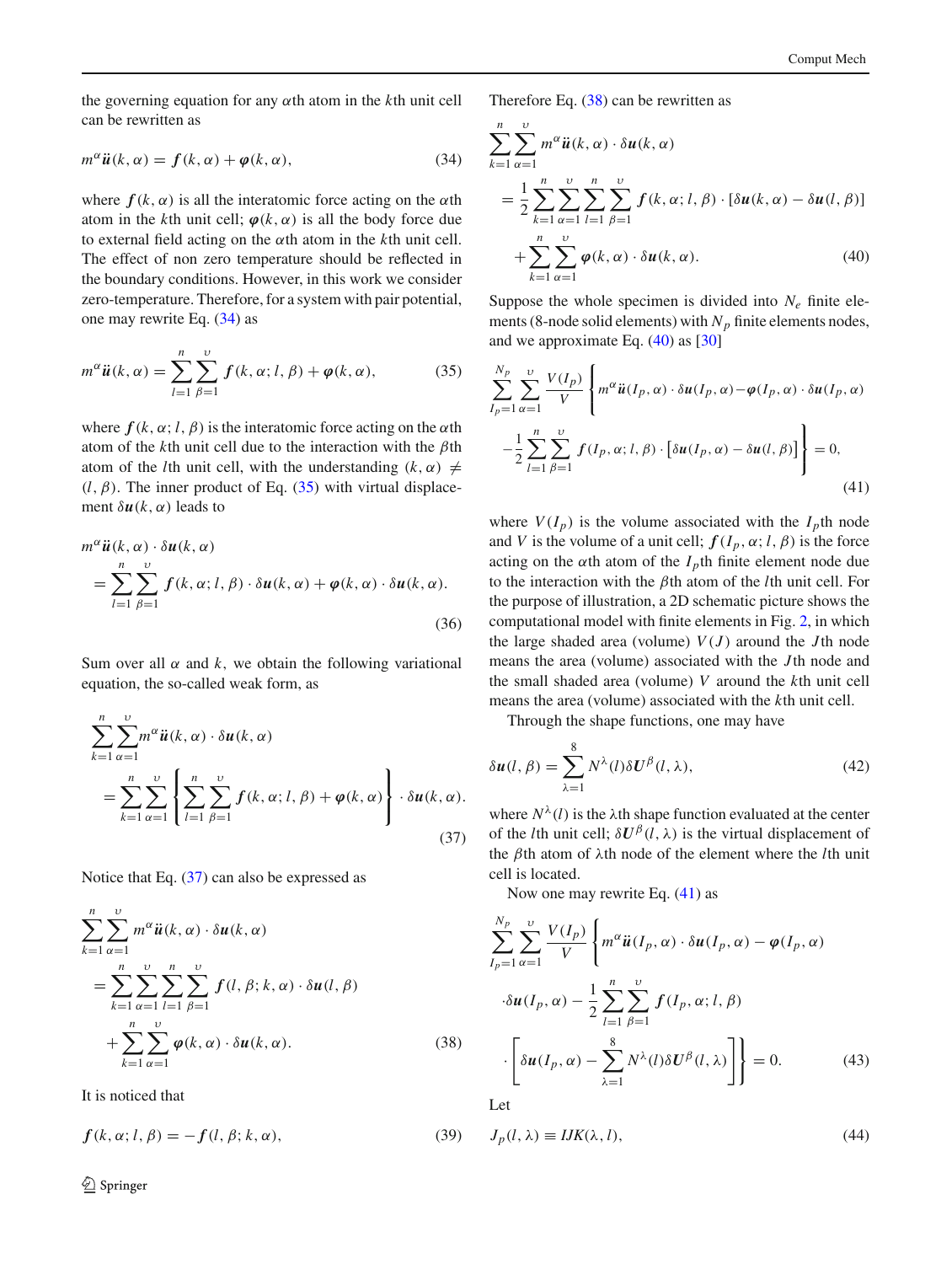<span id="page-6-0"></span>



where *IJK* is the connectivity of the finite element model, i.e.,  $IJK(\lambda, l)$  is the global nodal number of the  $\lambda$ th node of the element that the *l*th unit cell is located. Equation [\(43\)](#page-5-6) can be rewritten as

<span id="page-6-1"></span>
$$
\sum_{I_p=1}^{N_p} \sum_{\alpha=1}^{v} \frac{V(I_p)}{V} \left\{ \left[ m^{\alpha} \ddot{u}(I_p, \alpha) - \varphi(I_p, \alpha) \right] \cdot \delta U^{I_p, \alpha} - \frac{1}{2} \sum_{l=1}^{n} \sum_{\beta=1}^{v} f(I_p, \alpha; l, \beta) - \left[ \delta U^{I_p, \alpha} - \sum_{\lambda=1}^{8} N^{\lambda}(l) \delta U^{J_p(l, \lambda), \beta} \right] \right\} = 0.
$$
 (45)

We request that Eq. [\(45\)](#page-6-1) remains valid for any arbitrary virtual displacement,  $\delta U_i^{I_p,\alpha}$ . Properly going through the process of nodal force assembly, Eq. [\(45\)](#page-6-1) can be expressed as

<span id="page-6-2"></span>
$$
m^{\alpha} \ddot{u} (I_p, \alpha) = F(I_p, \alpha) + \varphi(I_p, \alpha)
$$
  
(*I<sub>p</sub>* = 1, 2, 3, ..., *N<sub>p</sub>*;  $\alpha$  = 1, 2, 3, ..., *v*), (46)

where  $F(I_p, \alpha)$  and  $\varphi(I_p, \alpha)$  are the interatomic force and the body force acting on  $\alpha$ th atom of the  $I_p$ th node, respectively. It is noticed that the mass matrix of Eq. [\(46\)](#page-6-2) is a diagonal matrix.

Bases on the continuum field theory, a computer software, named CMM, has been developed. The CMM is capable to solve nonlinear, nonlocal, large strain and dynamic problems. It was based on Gauss-point-integration. The integration method developed in this work may be referred to as the direct nodal point integration method, or collocation method. Comparing with Gauss-point-integration method, collocation method simplifies the calculation of atomic forces and dramatically reduces the computational effort. Another advantage of the direct nodal point integration is that when the element size is reduced to the size of a unit cell, the program can solve problems exactly at atomic level as molecular dynamics simulation.

A comparison of classical continuum mechanics, micromorphic theory, the newly formulated field theory and MD are summarized in Table [1.](#page-7-1) As is shown in Fig. [1,](#page-2-3) the atomic view of a crystal is as a periodic arrangement of local atomic bonding units. For multi-element systems, the space lattice is macroscopically homogeneous, whereas embedded in each lattice point is a group of discrete atoms, the smallest structural unit of the crystal. Classic continuum mechanics views a crystal as a homogeneous and continuous medium, in which the basic structural unit of the crystal is taken without structure and is idealized as point mass, and the internal deformation is ignored. Its application is thus limited to homogeneous or macroscopic problems. Eringen and Suhubi [\[36\]](#page-11-24) established the well-known Micromorphic theory in which the material is envisioned as a continuous collection of deformable particles; each particle has finite size and 9 internal degrees of freedom describing the internal deformation of the particle. Compared with classical continuum mechanics, Micromorphic theory extends the application region of continuum theory to microscopic time and length scales. However, the assumption of a continuous structure and deformation of the particles makes it difficult to describe complex crystalline materials. Also it is very difficult to obtain material parameters for complex crystals in micromorphic theory, the current authors proposed an optimization algorithm to obtain materials constants for single crystal silicon and diamond [\[37\]](#page-11-25).

The newly formulated theory [\[23](#page-11-14)[–31](#page-11-15)] views a crystalline material as a continuous collection of lattice points, while embedded with each lattice point is a group of discrete atoms. Hence this further expands the application region of micromorphic theory to the atomic scale. While it retains most of the features of an atomic many-body dynamics, the new field theory is able to scale up in modeling and simulations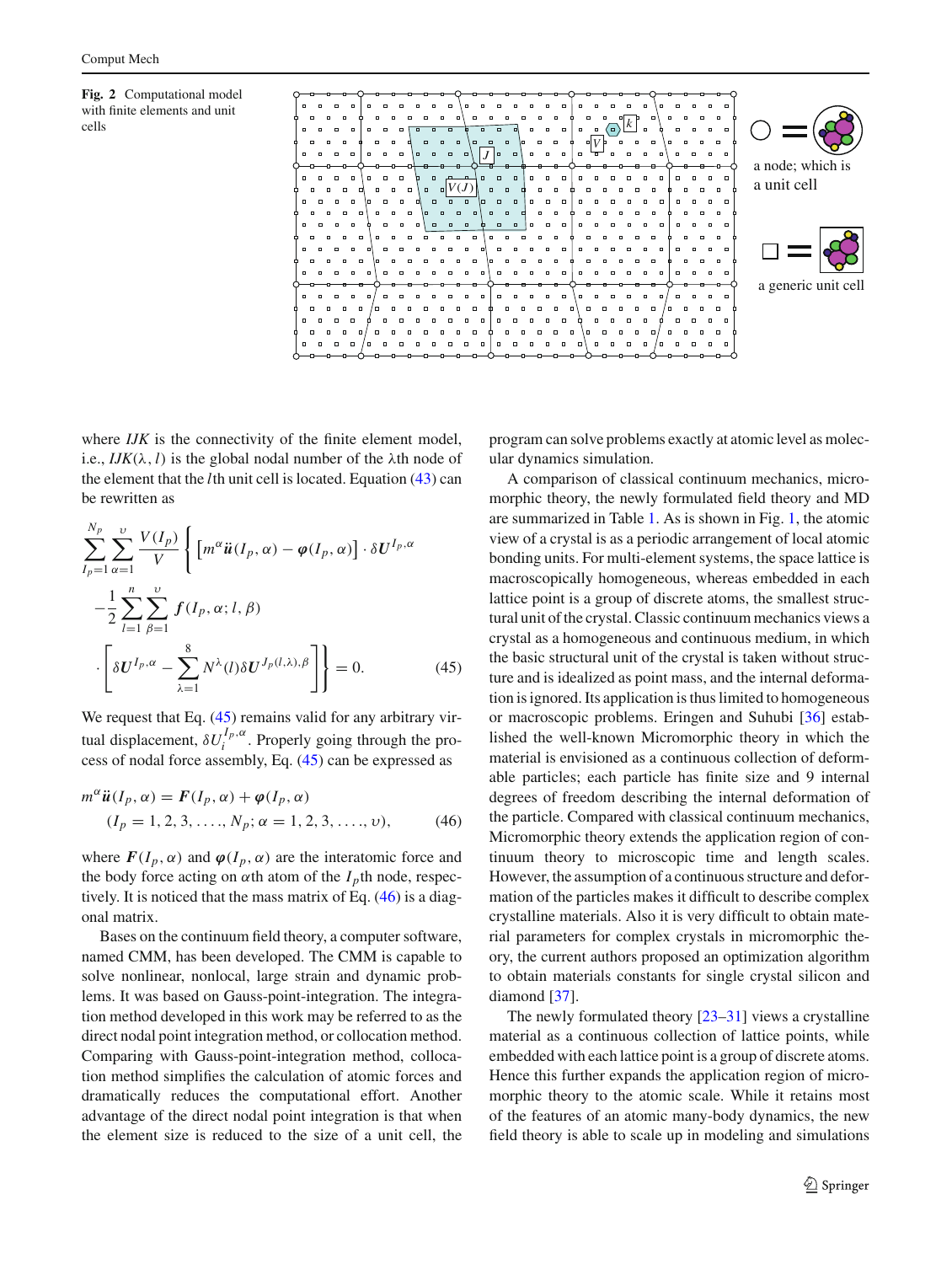<span id="page-7-1"></span>**Table 1** Comparison of classical continuum theory, micromorphic, the new field theory, and MD

|                                                | <b>Atomic</b><br>structure<br>unit | Lattice<br>deformation        | Internal<br>deformation | <b>Applications</b>                                 | Limitations                                                 |
|------------------------------------------------|------------------------------------|-------------------------------|-------------------------|-----------------------------------------------------|-------------------------------------------------------------|
| <b>Classical</b><br>Continuum<br><b>Theory</b> | <b>Mass point</b>                  | <b>Continuous</b>             | None                    | <b>Macroscopic</b><br>or<br>homogeneous<br>problems | For<br>homogeneous<br>problems                              |
| Micromorphic<br><b>Theory</b>                  | A finite size<br>continuum         | <b>Continuous</b>             | <b>Continuous</b>       | Nano to macro<br>scale                              | Difficult for<br>complex<br>crystals                        |
| <b>The New Field</b><br><b>Theory</b>          | <b>Discrete</b>                    | <b>Continuous</b>             | <b>Discrete</b>         | Nano to macro<br>scale                              | Computational<br>more costly<br>than<br><b>Micromorphic</b> |
| Molecular<br>dynamics<br>(MD)                  | <b>Discrete</b>                    | <b>Discrete</b><br>$-+ - + -$ | <b>Discrete</b>         | Nano to micro<br>scale                              | Length/time<br>scale is<br>limited                          |

of various physical systems and phenomena. Note that all the quantities in the balance equations are time-interval averaged quantities. This is one major difference between the field representation and MD simulation: MD solves for instantaneous quantities first and then obtains averaged quantities through statistical averaging, while the field theory solves directly for averaged quantities. Another fundamental difference between MD and the field theory is that the lattice deformation is assumed to be continuous with respect to **x** in the physical space. This assumption requires that the smallest  $\Delta x$ , e.g. the mesh size, should be no less than the lattice spacing. In the case that  $\Delta x$  equals lattice spacing; the field theory has the same degrees of freedom as MD.

# <span id="page-7-0"></span>**4 Simulation methodology**

In this work, we adopt the Finnis–Sinclair Model [\[38\]](#page-11-26) for material bcc Fe. The potential energy of the Finnis–Sinclair Model (FSM) and the Embedded Atom Model (EAM) has the following general form:

$$
U = \frac{1}{2} \sum_{i=1}^{N} \sum_{j=1}^{N} V_{ij} (r_{ij}) + \sum_{i=1}^{N} F(\rho_i), \qquad (47)
$$

where  $F(\rho_i)$  is a functional describing the energy of embedding, defined as

$$
\rho_i = \sum_{j \neq i}^{N} \rho_{ij} (r_{ij}), \quad \mathbf{r}_{ij} \equiv \mathbf{r}_i - \mathbf{r}_j, \quad r_{ij} \equiv |\mathbf{r}_{ij}| \tag{48}
$$

Finnis and Sinclair used the second-moment approximation of the tight-binding formulation to derive a nonlinear energy function. The Finnis–Sinclair potential is defined as

$$
V_{ij} = (r_{ij} - c)^2 (c_0 + c_1 r_{ij} + c_2 r_{ij}^2)
$$
  
\n
$$
\rho_{ij} (r_{ij}) = (r_{ij} - d)^2 + \beta \frac{(r_{ij} - d)^3}{d}
$$
  
\n
$$
F(\rho_i) = -A\sqrt{\rho_i},
$$
\n(49)

with parameters  $c_0$ ,  $c_1$ ,  $c_2$ ,  $c$ ,  $A$ ,  $d$ ,  $\beta$  from the reference [\[39](#page-11-27)]; both *c* and *d* are cutoffs.

We rewrite the EAM/FSM potential as:

$$
U = U_1 + U_2, \quad U_1 = \frac{1}{2} \sum_{i=1}^{N} \sum_{j=1}^{N} V_{ij} (r_{ij}),
$$

$$
U_2 = \sum_{i=1}^{N} F(\rho_i), \tag{50}
$$

The atomic forces for FSM can be obtained as:

$$
\mathbf{F}^{k} = -\frac{\partial U_{1}}{\partial \mathbf{r}_{k}} - \frac{\partial U_{2}}{\partial \mathbf{r}_{k}},
$$
(51)  

$$
-\frac{\partial U_{1}}{\partial \mathbf{r}_{k}} = -\sum_{j=1, j\neq k}^{N} \left\{ 2(r_{kj} - c) \left( c_{0} + c_{1}r_{kj} + c_{2}r_{kj}^{2} \right) + (r_{kj} - c)^{2} \left( c_{1} + 2c_{2}r_{kj} \right) \right\} \frac{\mathbf{r}_{kj}}{r_{kj}},
$$
(52)

$$
-\frac{\partial U_2}{\partial \mathbf{r}_k} = \sum_{j=1, j \neq k}^{N} \frac{A}{2} \left( \frac{1}{\sqrt{\rho_k}} + \frac{1}{\sqrt{\rho_j}} \right)
$$

$$
\times \left\{ 2 \left( r_{kj} - d \right) + 3\beta \frac{\left( r_{kj} - d \right)^2}{d} \right\} \frac{\mathbf{r}_{kj}}{r_{kj}}.
$$
(53)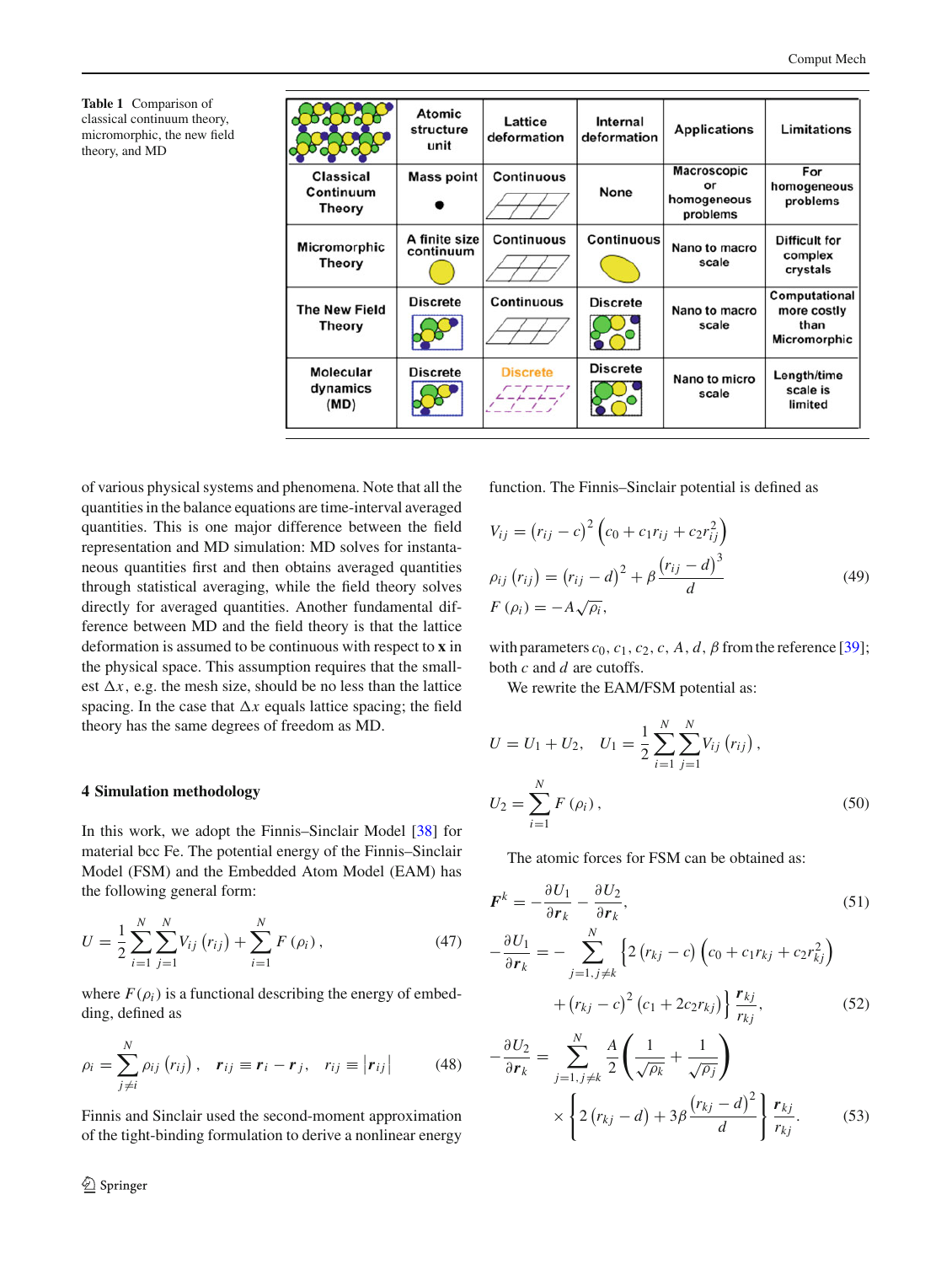

<span id="page-8-1"></span>**Fig. 3** Stress–strain relations from compressive loading at different sizes

#### <span id="page-8-0"></span>**5 Simulation results**

In this work, we first refine the finite element mesh to atomic scale to investigate the mechanical behavior of bcc Fe and then we scale up the size of the model to simulate wave propagation. To further illustrate the field theory, we create a multiscale model to simulate a dynamic crack propagation process. In these analyses, atomic units are used throughout unless otherwise explicitly specified. The lattice constant of bcc Fe is  $a = 2.87 \text{ Å}$ .

#### 5.1 Atomistic simulation of mechanical behavior of bcc Fe

As we mentioned earlier, when we refine the finite element size to the size of a unit cell, the field theory is automatically reduced to an atomic theory. In this simulation, the single crystal bcc Fe subjected to compressive loading is simulated by the formulated multiscale field theory. The specimen consists of  $7 \times 7 \times 7$ ,  $9 \times 9 \times 9$ ,  $11 \times 11 \times 11$  unit cells with two atoms per unit cell. Figure [3](#page-8-1) shows the stress–strain relations for different size specimens under compressive loading conditions. As the system size increase from  $7 \times 7 \times 7$ ,  $9 \times 9 \times 9$ , to  $11 \times 11 \times 11$ , the compressive strength decreases from 31, 29.5, to 27.5 GPa, the Young's modules values were progressively larger in our case.

Figure [4](#page-8-2) shows the structural evolution during the linearly increasing loading stage and the constant loading (holding) stage as in Eqs.  $(45)$  and  $(46)$ .

$$
u_z(x, y, 0, t) = \begin{cases} U^0 t/T & \text{if } t \le t^0\\ U^0 & \text{if } t^0 < t \le T \end{cases}
$$
 (54)

$$
u_z(x, y, L, t) = \begin{cases} -U^0 t/T & \text{if } t \le t^0\\ -U^0 & \text{if } t^0 < t \le T \end{cases}
$$
(55)

where  $U^0 = \varepsilon L/2$  with  $\varepsilon$  is the applied strain, *L* is the total length of the specimen,  $t^0 = 0.6T$ .



<span id="page-8-2"></span>**Fig. 4** Crystal structure evolution during compressive loading:  $a t = 0$ , **b**  $\overrightarrow{t} = 2.0 \times 10^5$ , **c**  $t = 4.0 \times 10^5$ , **d**  $\overrightarrow{t} = 6.0 \times 10^5$ , **e**  $\overrightarrow{t} = 6.2 \times 10^5$ , **f**  $t = 6.3 \times 10^5$ , **g**  $t = 6.4 \times 10^5$ , **h**  $t = 6.5 \times 10^5$ , **i**  $t = 7.0 \times 10^5$ ,  $j t = 8.0 \times 10^5$ , **k**  $t = 9.0 \times 10^5$ , **l**  $t = 10 \times 10^5$ 



<span id="page-8-3"></span>**Fig. 5 a** FE mesh. **b** Average displacements at different layers versus time

It is interesting to see, at the holding stage, while the loading remains constant, the deformed structure evolves. As a result of the motion of dislocations, the dislocation emitted from the sides of the crystal. From the simulation results, one can find the plastic deformation has been generated during the loading stage, and the crystal structure becomes ordered again during the steady state holding stage.

# 5.2 Wave propagation at continuum level

After the atomic simulation of bcc Fe system, we then scale up the finite element size to submicron scale to study wave propagation. The finite element model of the specimen for wave propagation has  $2 \times 2 \times 12$  elements as shown in Fig. [5a](#page-8-3). 8-node solid elements are used; the total number of unit cell is 405,121 with two atoms per unit cell.

There are totally 80,000 time steps with  $\Delta t = 40$  atomic units ( $\tau_o \equiv a_o^2 m_e \hbar^{-1}$ ). The displacement specified boundary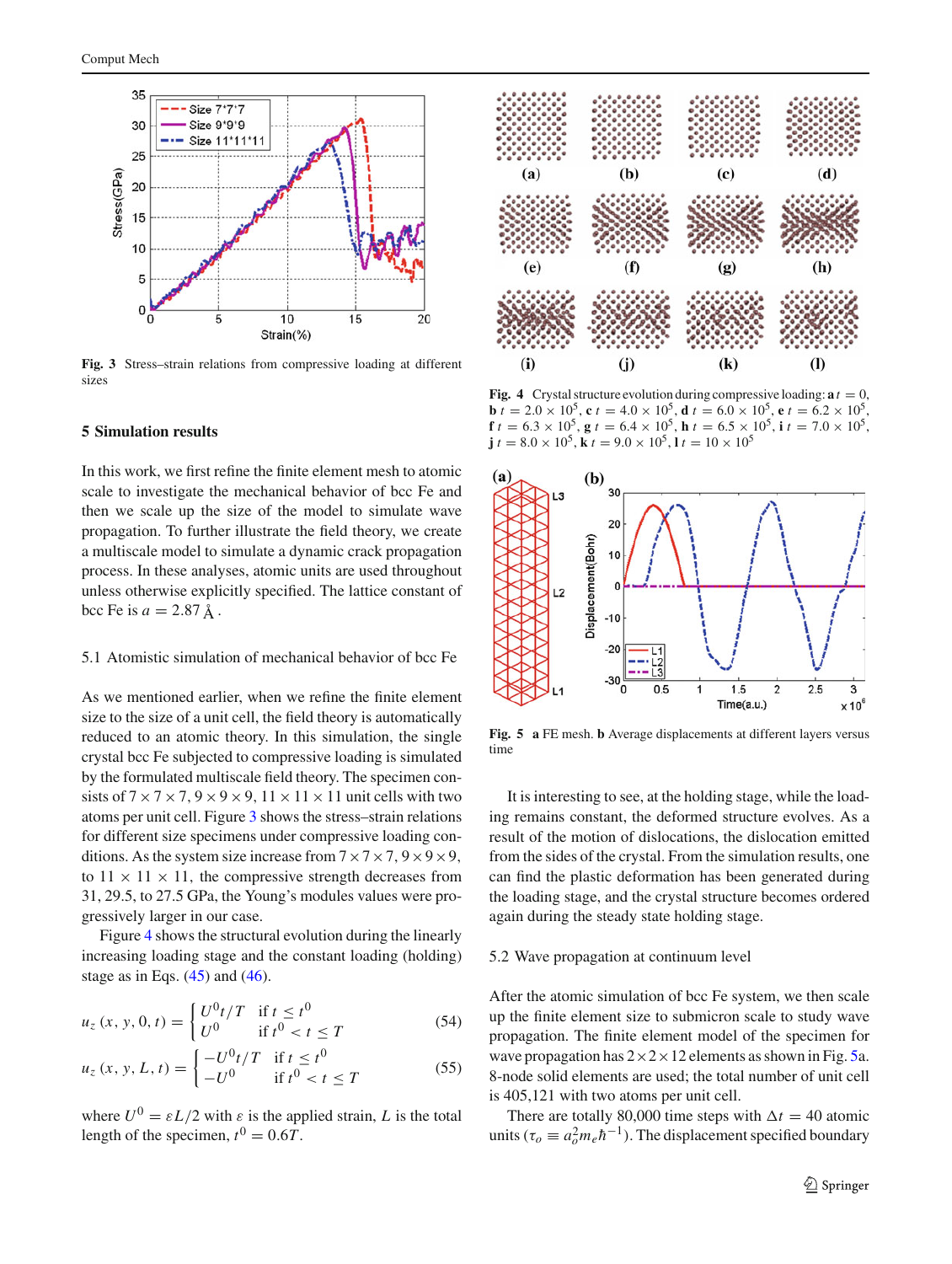conditions are applied at the two ends of the specimen as

$$
u_z(x, y, 0, t) = \begin{cases} U^0 \sin \omega t & \text{if } t \le t^0 \\ 0 & \text{if } t^0 < t \le T \end{cases},
$$
 (56)

$$
u_z(x, y, L, t) = 0,
$$
\n(57)

where  $U^0 = \varepsilon L$  with  $\varepsilon = 0.02$ ;  $\omega = \pi / t^{\circ}$  with  $t^0 = T/4$ ; the total length of the specimen is  $L \approx 69.2$  nm; the total simulation time is  $T = 3,200,000 \tau_0 \approx 77.5 \text{ ps}$ . The phenomenon of wave propagation has been observed in the simulation. Figure [5b](#page-8-3) shows the displacements at different layers of the specimen, the top surface of the specimen is fixed, the half-sine wave is generated at the bottom surface and we captured the wave at the central layer of the specimen. Based on the simulation results, the wave speed of the traveling wave in the bcc iron is estimated to be 4770 m/s, which is in reasonable agreement with the experimental value around  $v_L = \sqrt{C_{11}/\rho} = 5326$  m/s [\[40\]](#page-11-28). The predicted wave speed is lower than the experimental value. The possible reason is that maybe the potential we are using is not good enough.

# 5.3 Multiscale modeling and simulation of dynamic crack propagation

The traditional continuum-based theories of fracture mechanics provide the basic computational and modeling tools for studying the fracture processes. These theories provide a variety of energy and stress criteria for computing the conditions for further growth of a static crack on the verge of extension. Despite their valuable contributions, a modeling of a fracture process based exclusively on these theories is not, however, capable of accounting for all of the experimentally observed characteristics of the crack dynamics or the crack-surface topography. These microscopic properties of materials are often determined by events on the atomic scale. So, for the detailed understanding of fracture and crack propagation, we require an understanding in the atomic scale. But atomistic studies of fracture are computationally rather demanding. Again, in the region away from the crack-tip we do not need the atomic scale discretization. This leads to the use of a multiscale modeling approach that couples the crack propagation across several length scales within one unified and seamless model, which would be able to provide deeper insights into the peculiarities of the crack dynamics.

In the simulation, we decompose the specimen into three regions within one unified and seamless model, the top and bottom regions are continuum regions with 100 finite elements each. In the critical region, the finite element is scaled exactly down to atomic level as shown in Fig. [6,](#page-9-1) there are 900 finite element which includes 1105 unit cells. An edge crack of finite length is initiated at the left central region of the specimen. The crick tip is right in the center of the specimen. Our aim is to set up a scheme to apply a general



<span id="page-9-1"></span>Fig. 6 A multiscale model for crack propagation

external load to a finite-size system. We consider the case in which an external load, ideally applied away from the region of the system where a microcrack is placed. In the case, the force boundary conditions are applied on the top and bottom planes.

Figure [7](#page-10-2) shows the dynamic crack propagation process in mode I. It is clearly showed the crack propagated from the central region all the way to the right boundary and finally the specimen is fractured into two parts. Deformation twinning at the crack tip has been observed from the simulation (see Fig. [7e](#page-10-2), f), which has been reported in Hai and Tadmor [\[41](#page-11-29)], Guo and Zhao [\[42\]](#page-11-30). The simulation also proved that, when the element size reduces to the size of a unit cell, the field theory is automatically reduced to an atomic theory. This thus naturally leads to a concurrent atomic/continuum model without the need for scale decoupling or a region of hand-shaking. In the multiscale continuum field theory, both MD simulation and continuum modeling techniques can be utilized.

#### <span id="page-9-0"></span>**6 Discussions and summary**

This paper presents a multiscale continuum field theory and the governing equations for systems with given temperature field. Numerical simulations based on the field theory are performed to investigate the mechanical behaviors of bcc Fe. The phenomenon of wave propagation has been simulated. With the multiscale continuum field theory, we have simulated the crack propagation in a multiscale model.

The QC method has been used to study a variety of fundamental aspects of deformation in crystalline solids at zero temperature based on Cauchy–Born elasticity. In most works based on QC method, triangular finite elements or tetrahedral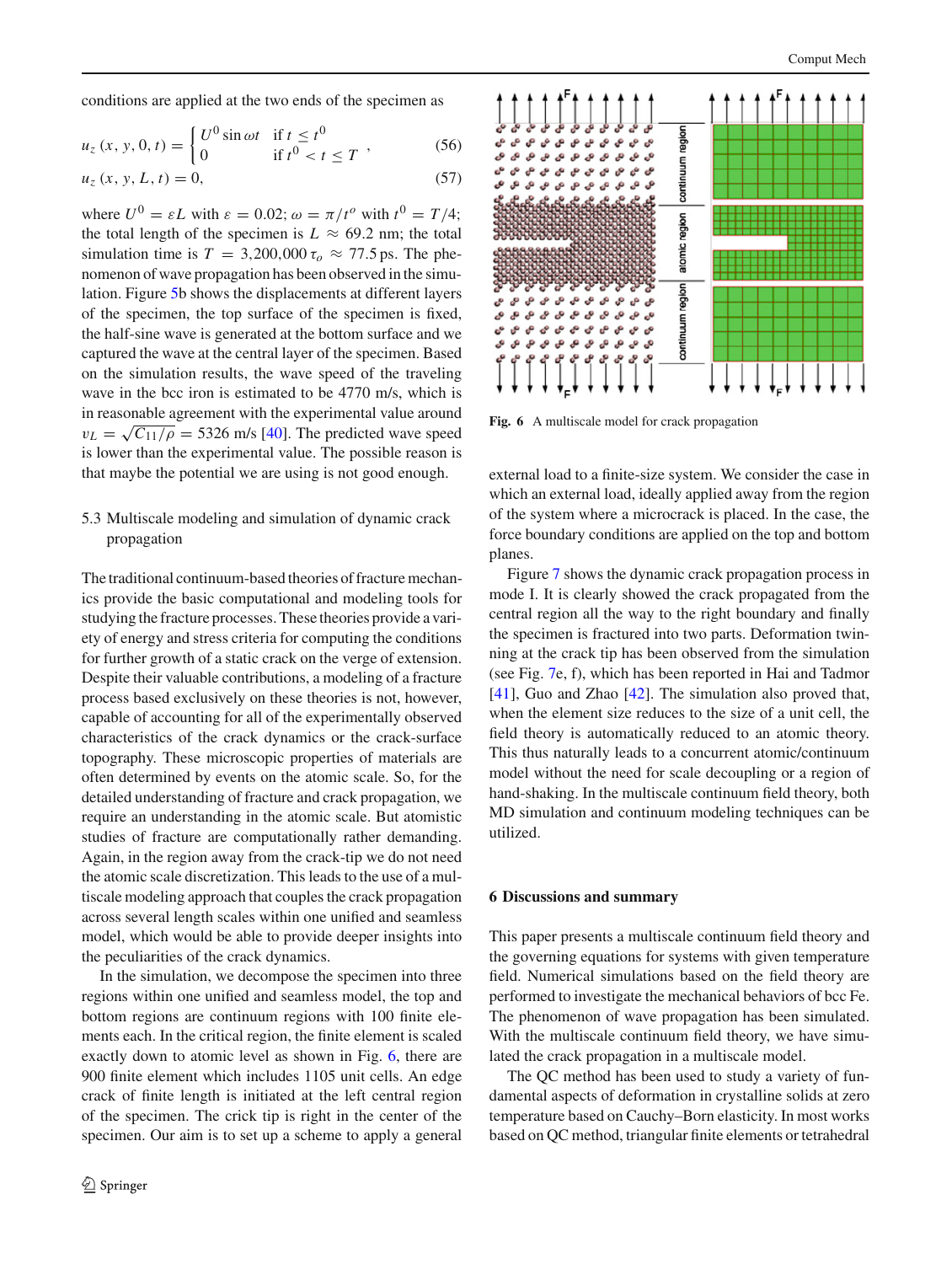<span id="page-10-2"></span>

finite elements for continuum region is adopted in 2D or 3D simulation, thereby leading to a locally-uniform deformation gradient in the continuum region. Linear interpolation functions in triangular or tetrahedral finite element require only one single Gauss-point for numerical quadrature. As a consequence, the application of the Cauchy–Born rule (CBR) implies that in the energy calculation the summation over the number of lattice sites boils down to the number of finite elements. Therefore, there will be a limitation for QC methods due to the validity of the kinematic assumption of CBR, i.e., to determine the state when a transition to non-affine deformations is possible due to instabilities or inhomogeneous of the underlying atomic system. Comparing with QC, this multiscale continuum field theory has a complete and comprehensive set of balance laws within a single theoretical framework. Secondly, the internal deformation in each unit cell has been naturally built in this field theory, thereby leading to study more complex crystal e.g. PbTiO3, BaTiO3.

One fundamental difference between the continuum field theory and molecular dynamics (MD) simulation is that the governing equations in the field theory are in terms of continuous density functions and the lattice deformation is assumed to be continuous with respect to *x*. Therefore, different meshes can be used in regions of different concerns, and if needed, mesh in critical region can be refined to the atomic scale, which is clearly described in Eqs. [\(34\)](#page-5-0) and [\(46\)](#page-6-2). Equation [\(34\)](#page-5-0) is the basis for atomic simulation, since it is in terms of unit cells, while Eq. [\(46\)](#page-6-2) is the basis for finite element simulation, since it is in terms of finite element nodes. It has been proven that, when the element size reduces to the size of a unit cell, the field theory is automatically reduced to an atomic theory. This thus naturally leads to a concurrent atomic/continuum model without the need for scale decoupling or a region of hand-shaking. In the multiscale continuum field theory, both MD simulation and continuum modeling techniques can be utilized. As a result, the field theory based simulations are computationally more efficient for statistical, finite size and finite temperature problems, for simultaneously large length/time scale phenomena, and especially, for dynamic, time-dependent and non-equilibrium phenomena and systems. This demonstrates the advantage and applicability of the continuum field theory.

**Acknowledgments** The authors acknowledge the support by National Science Foundation under Award Number CMMI-0646674.

**Open Access** This article is distributed under the terms of the Creative Commons Attribution Noncommercial License which permits any noncommercial use, distribution, and reproduction in any medium, provided the original author(s) and source are credited.

# **References**

- <span id="page-10-0"></span>1. Stan M, Yip S (2009) Design and evaluation of nuclear fuels and structural materials: predictive modeling and high-performance simulations, white paper for the Joint Office of Science and Office of Nuclear Energy Workshop on Advanced Modeling and Simulation for Nuclear Fission Energy Systems, Washington DC
- <span id="page-10-1"></span>2. Tadmor EB, Ortiz M, Phillips R (1996) Quasicontinuum analysis of defects in solids. Phil Mag A 73:1529–1563

 $(1)$